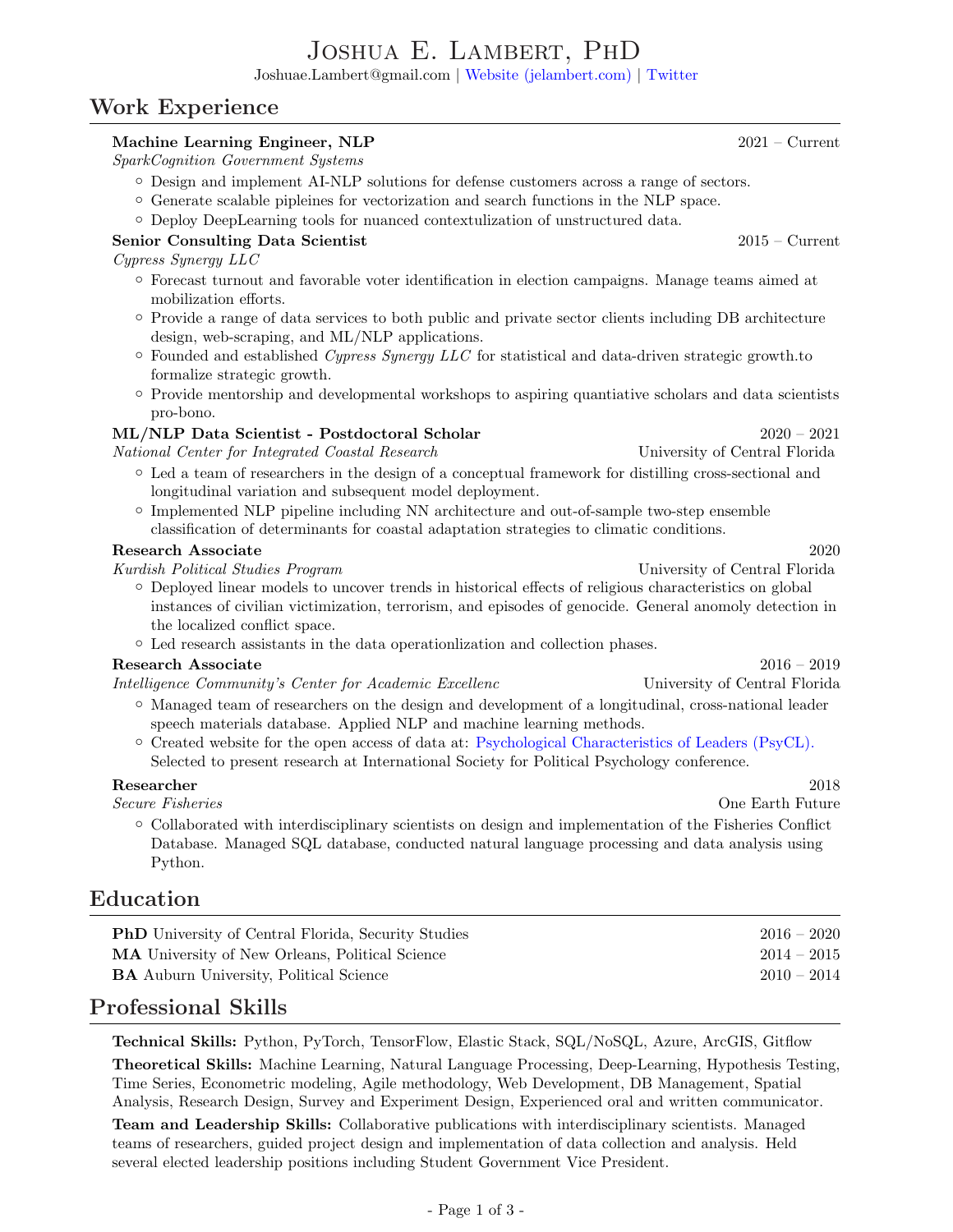# Publications

- 5 peer-reviewed | 1 book chapter | [Google Scholar](https://scholar.google.com/citations?user=3sQSen4AAAAJ&hl=en&oi=ao) 2 policy reports | 4 popular articles
	- 12. Mark Schafer and Joshua E. Lambert, "Psychological Characteristics of Leaders (PsyCL): Introducing a New Data Set", [Foreign Policy Analysis](https://doi.org/10.1093/fpa/orac008), 2022.
	- 11. Sarah M. Glaser, Colleen Devlin, Joshua E. Lambert, and Ciera Villegas, "The Causes and Consequences of Fisheries Conflict around the Horn of Africa", [Journal of Peace Research](https://doi.org/10.1177/00223433211038476), 2021.
	- 10. Christopher M. Faulkner, Joshua E. Lambert, Bruce M. Wilson, and Matthew S. Faulkner, "The Human Right to Water and Sanitation: Using Natural Language Processing to Uncover Patterns in Academic Publishing" [Water](https://www.mdpi.com/2073-4441/13/24/3501), 2021.
	- 9. Joshua E. Lambert, Graham Epstein, Jennifer Joel, and Jacopo Baggio. "Identifying Topics and Trends in the Study of Common-Pool Resources Using Natural Language Processing", [International](https://www.thecommonsjournal.org/article/10.5334/ijc.1078/) [Journal of the Commons](https://www.thecommonsjournal.org/article/10.5334/ijc.1078/), 2021.
	- 8. Joshua E. Lambert, Mark Schafer, Stephen Walker, and Collin Kazazis, "Presidential Personalities and Operational Codes: Learning Effects and Midterm Congressional Election Results", Book Chapter in - [Operational Code Analysis and Foreign Policy Roles Crossing Simons Bridge](https://www.routledge.com/Operational-Code-Analysis-and-Foreign-Policy-Roles-Crossing-Simons-Bridge/Schafer-Walker/p/book/9780367650902), 2021.
	- 7. Joshua E. Lambert and Anthony Licciardi,"What belief in extraterrestrial visitors to Earth reveals about trust in elections", [The Conversation](https://theconversation.com/what-belief-in-extraterrestrial-visitors-to-earth-reveals-about-trust-in-elections-155011?utm_source=twitter&utm_medium=bylinetwitterbutton), 2021.
	- 6. Christopher M. Faulkner, Joshua E. Lambert, and Jonathan Powell, "Reassessing Private Military and Security Company(PMSC) 'Competition' in Civil War: Lessons from Sierra Leone" [Small Wars](https://doi.org/10.1080/09592318.2019.1601869) [and Insurgencies](https://doi.org/10.1080/09592318.2019.1601869), 2019.
	- 5. Eric Keels, Jay Benson, John Filitz, and Joshua E. Lambert, "Reassessing Rebellion", [One Earth](https://oefresearch.org/publications/reassessing-rebellion) [Future](https://oefresearch.org/publications/reassessing-rebellion), 2019.
	- 4. Eric Keels and Joshua E. Lambert, "Why Sudan's deadly crackdown on protesters could escalate in coming weeks", [The Conversation](https://theconversation.com/why-sudans-deadly-crackdown-on-protesters-could-escalate-in-coming-weeks-118499?fbclid=IwAR09ls0UZ7l2YeMLlA7UkKht_cvjg5tAQKA-abZ0D2v_1f501q0akqSAoMg), 2019.
	- 3. Christopher Faulkner, Joshua E. Lambert, and Jonathan Powell, "Peeling back the layers on the role of private security companies in Africa", [The Conversation](https://theconversation.com/peeling-back-the-layers-on-the-role-of-private-security-companies-in-africa-121145?utm_source=facebook&utm_medium=facebookbutton&fbclid=IwAR04LDzWX2MsAYiqwci_S4mlr_FLSw5vuPBusPJpYOA3NuphXlAB69X03uk), 2019.
	- 2. Sarah M. Glaser, Colleen Devlin, Joshua E. Lambert, Ciera Villegas, and Natasia Poinsatte, "Fish Wars: The Causes and Consequences of Fisheries Conflict in Tanzania", [One Earth Future](https://securefisheries.org/fish-wars-tanzania), 2019.
	- 1. Clayton Besaw, Joshua E. Lambert, and Jean-Pierre Larroque, "Rulers, Elections, and Irregular Governance (REIGN) Showcase: Part I", [One Earth Future](https://oefresearch.org/news/rulers-elections-and-irregular-governance), 2018.
- 4 Working manuscripts, (2 under review)
	- 4. Cullen Hendrix, Sarah Glaser, Joshua E. Lambert, and Paige Roberts, "Militarized Fisheries Disputes Associated with Global Climate", Under Review
	- 3. Christopher Faulkner, Joshua E. Lambert and Rebecca Schiel, "Coup-Proofing, Mutinies, and Private Military and Security Companies", Under Review
	- 2. Güneş Murat Tezcür and **Joshua E. Lambert**, "Global Patterns in Religion and Large Scale Violence"
	- 1. Joshua E. Lambert, "Them Belly Full but We Hungry: Food Insecurity as an Elite Motivator for Coups"

### Teaching

Adjunct Lecturer/Instructor of Record (e.g., [Jupyter notebook.\)](https://github.com/JELambert/POS4764)

University of Central Florida, Orlando | School of Politics, Security, and International Affairs GIS for Political Analysis Fall 2019, Spring 2020 Student evaluation: Course =  $4.71/5$  | University Average =  $4.16/5$ 

#### Graduate Teaching Assistant

University of Central Florida, Orlando | School of Politics, Security, and International Affairs Courses included: 2016- 2018 International Relations, Comparative Politics, Geography, Political Science, Public Policy Faculty evaluation: Very Satisfactory